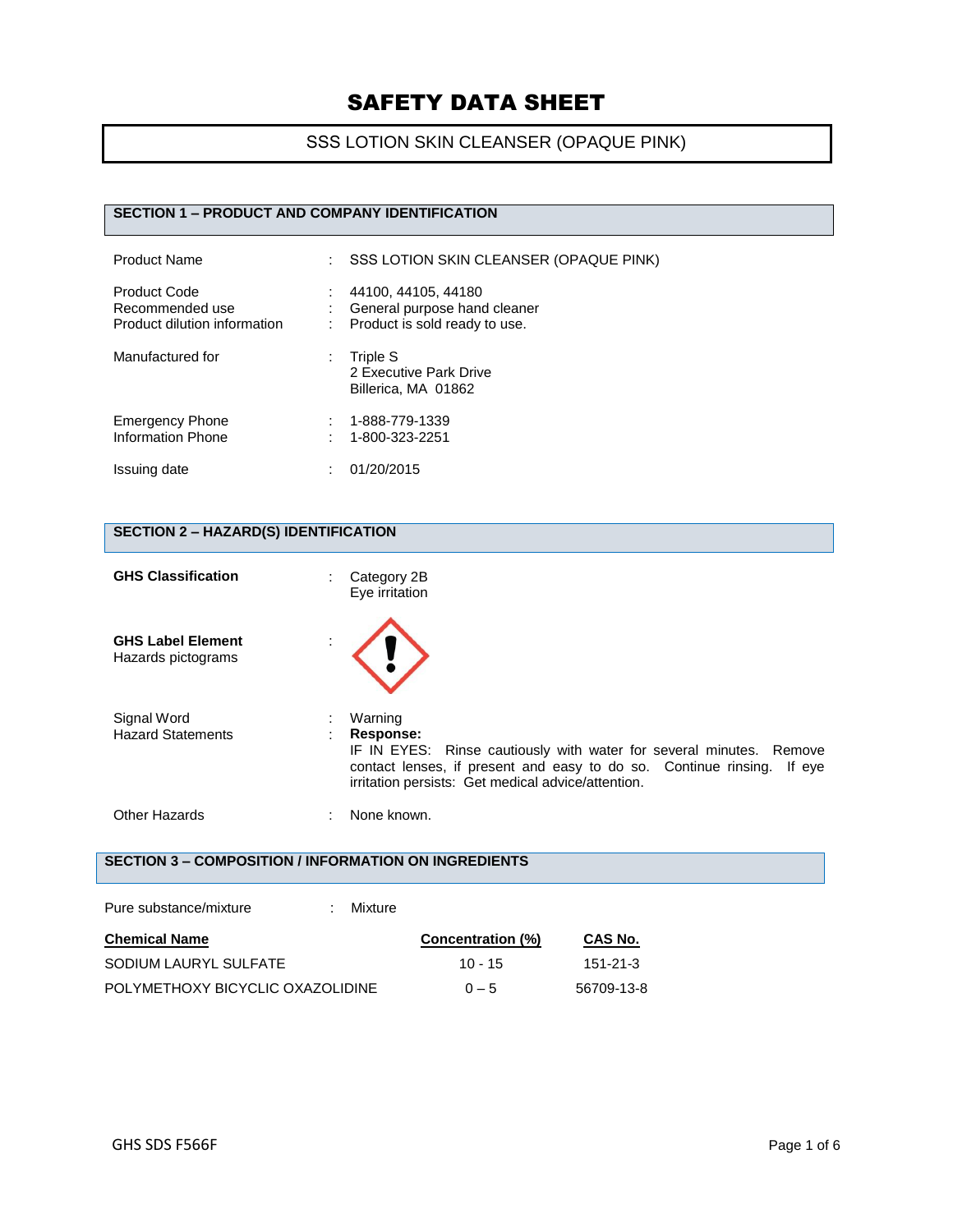### LOTION SKIN CLEANSER (OPAQUE PINK)

#### **SECTION 4 – FIRST AID MEASURES**

| In case of eye contact     | Flush eyes under eyelids with plenty of cool water for at least 15 minutes. If<br>irritation persists, seek medical/advice attention.      |
|----------------------------|--------------------------------------------------------------------------------------------------------------------------------------------|
| In case of skin contact    | If irritation persists, wash with water.                                                                                                   |
| If ingested                | Contact a physician or Poison Control Center immediately. Do not induce<br>vomiting never give anything by mouth to an unconscious person. |
| If inhaled                 | Get medical attention if symptoms occur.                                                                                                   |
| Protection of first-aiders | No special precautions are necessary.                                                                                                      |
| Notes to physicians        | : Treat symptomatically.                                                                                                                   |

#### **SECTION 5 – FIRE-FIGHTING MEASURES**

| Suitable extinguishing media   | Use extinguishing measures that are appropriate to local circumstances and<br>the surrounding environment.                                                                          |
|--------------------------------|-------------------------------------------------------------------------------------------------------------------------------------------------------------------------------------|
| Unsuitable extinguishing media | None known.                                                                                                                                                                         |
| Specific hazards during        | No flammable or combustible.                                                                                                                                                        |
| firefighting                   |                                                                                                                                                                                     |
| Hazardous combustions          | Carbon oxides                                                                                                                                                                       |
| products                       |                                                                                                                                                                                     |
| Special protective equipment   | Use personal protective equipment.                                                                                                                                                  |
| for fire-fighters              |                                                                                                                                                                                     |
| Specific extinguishing methods | Fire residues and contaminated fire extinguishing water must be disposed of<br>in accordance with local regulations. In the event of fire and/or explosion do<br>not breathe fumes. |

#### **SECTION 6 – ACCIDENTAL RELEASE MEASURES**

| Personal precautions<br>Environmental precautions | No special measures required.<br>Avoid contact of large amounts of spilled material runoff with soil and |
|---------------------------------------------------|----------------------------------------------------------------------------------------------------------|
| Methods of cleaning up                            | surface waterways.<br>Absorb with inert material. Use a water rinse for final clean-up.                  |

#### **SECTION 7 – HANDLING AND STORAGE**

| Handling | Wash hands after handling.                                      |
|----------|-----------------------------------------------------------------|
| Storage  | : Keep out of reach of children. Keep container tightly closed. |
|          | Store between 32 to 122 degrees F.                              |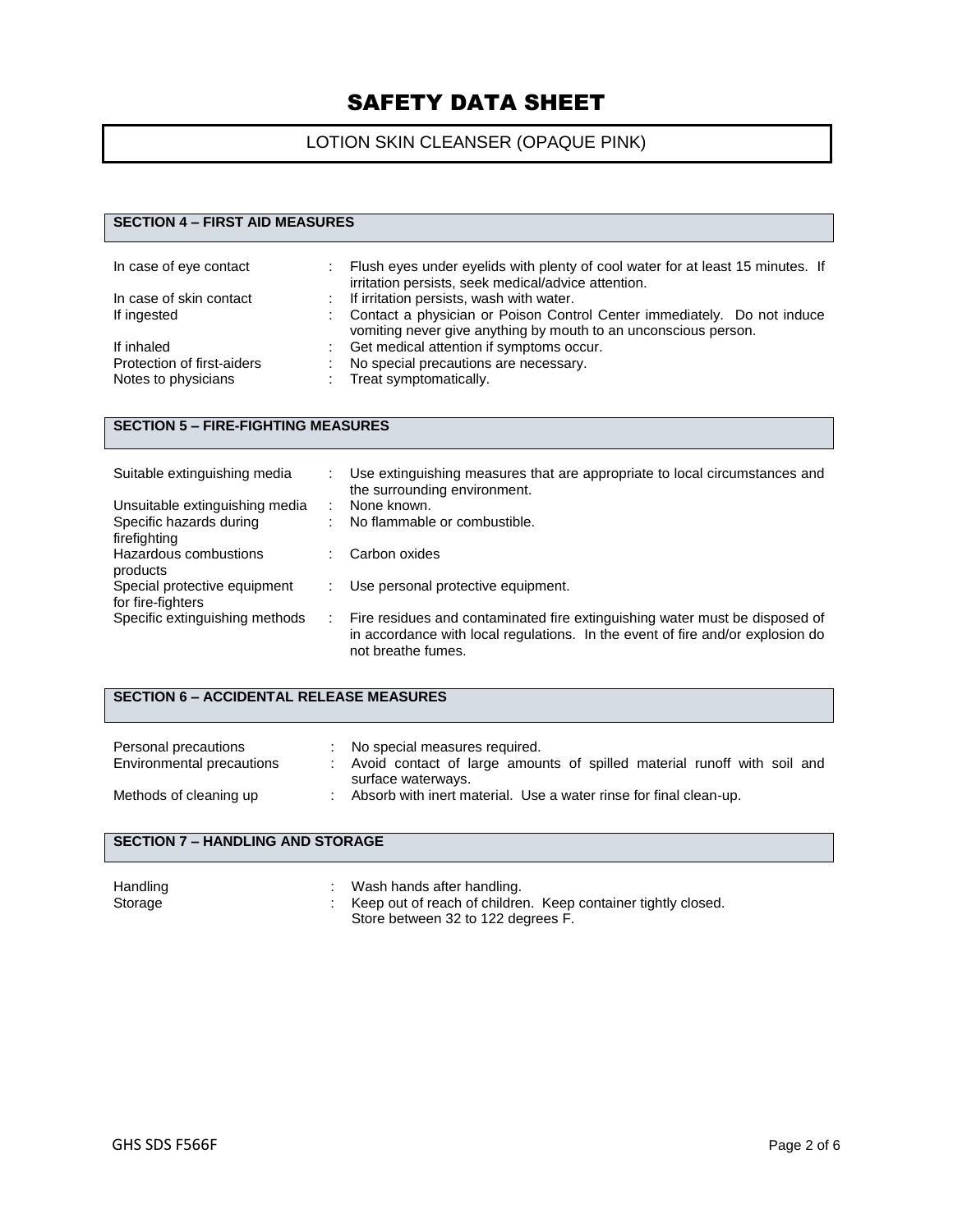### LOTION SKIN CLEANSER (OPAQUE PINK)

#### **SECTION 8 – EXPOSURE CONTROLS / PERSONAL PROTECTION**

| <b>Ingredients</b>                         | CAS-No.    | Form of<br>exposure | <b>Permissible</b><br><b>Concentration</b> | <b>Basis</b>     |
|--------------------------------------------|------------|---------------------|--------------------------------------------|------------------|
| POLYMETHOXY BICYCLIC<br><b>OXAZOLIDONE</b> | 56709-13-8 | <b>TWA</b>          | $0.3$ ppm                                  | AIHA CEILING     |
| POLYMETHOXY BICYCLIC<br><b>OXAZOLIDONE</b> | 56709-13-8 | <b>TWA</b>          | $0.016$ ppm                                | NIOSH REL        |
| POLYMETHOXY BICYCLIC<br><b>OXAZOLIDONE</b> | 56709-13-8 | <b>TWA</b>          | $0.1$ ppm                                  | NIOSH CEILING    |
| POLYMETHOXY BICYCLIC<br>OXAZOLIDONE        | 56709-13-8 | TWA                 | $0.75$ ppm                                 | <b>OSHA PEL</b>  |
| POLYMETHOXY BICYCLIC<br><b>OXAZOLIDONE</b> | 56709-13-8 | TWA                 | 2 ppm                                      | <b>OSHA STEL</b> |

| Engineering measures | Good general ventilation should be sufficient to control workers exposure to<br>airborne contamination. |
|----------------------|---------------------------------------------------------------------------------------------------------|
| Personal protection  |                                                                                                         |
| Eyes                 | Eye protection should be used when splashing may occur.                                                 |
| Hands                | No protective equipment is needed under normal use.                                                     |
| <b>Skin</b>          | No protective equipment is needed under normal use.                                                     |
| Respiratory          | No protective equipment is needed under normal use.                                                     |

### **SECTION 9 – PHYSICAL AND CHEMICAL PROPERTIES**

| Appearance: Opaque pink liquid               | Upper/lower flammability limits: N/A                       |
|----------------------------------------------|------------------------------------------------------------|
| Odor: Fresh fragrance                        | Vapor pressure: N/A                                        |
| Odor Threshold: No data available            | Vapor density: N/A                                         |
| ph: 6.3 typical                              | Relative density: No data available.                       |
| Melting point/freezing point: N/A            | Solubility (ies): No data available.                       |
| Initial boiling and boiling range: N/A       | Partition coefficient: n-octanol/water: No data available. |
| Flash point: N/A                             | Auto ignition temperature: N/A                             |
| Evaporation rate: <1                         | Decomposition temperature: No data available.              |
| Flammability (solid, gas): No data available | Viscosity: N/A                                             |

#### **SECTION 10 – STABILITY AND REACTIVITY**

| Stability<br>Possibility of hazardous<br>reactions                                   | ÷. | The product is stable under normal conditions.<br>No dangerous reaction is known under conditions of normal use. |
|--------------------------------------------------------------------------------------|----|------------------------------------------------------------------------------------------------------------------|
| Conditions to avoid<br>Incompatible materials<br>Hazardous decomposition<br>products | ÷. | None known.<br>None known.<br>Carbon oxides                                                                      |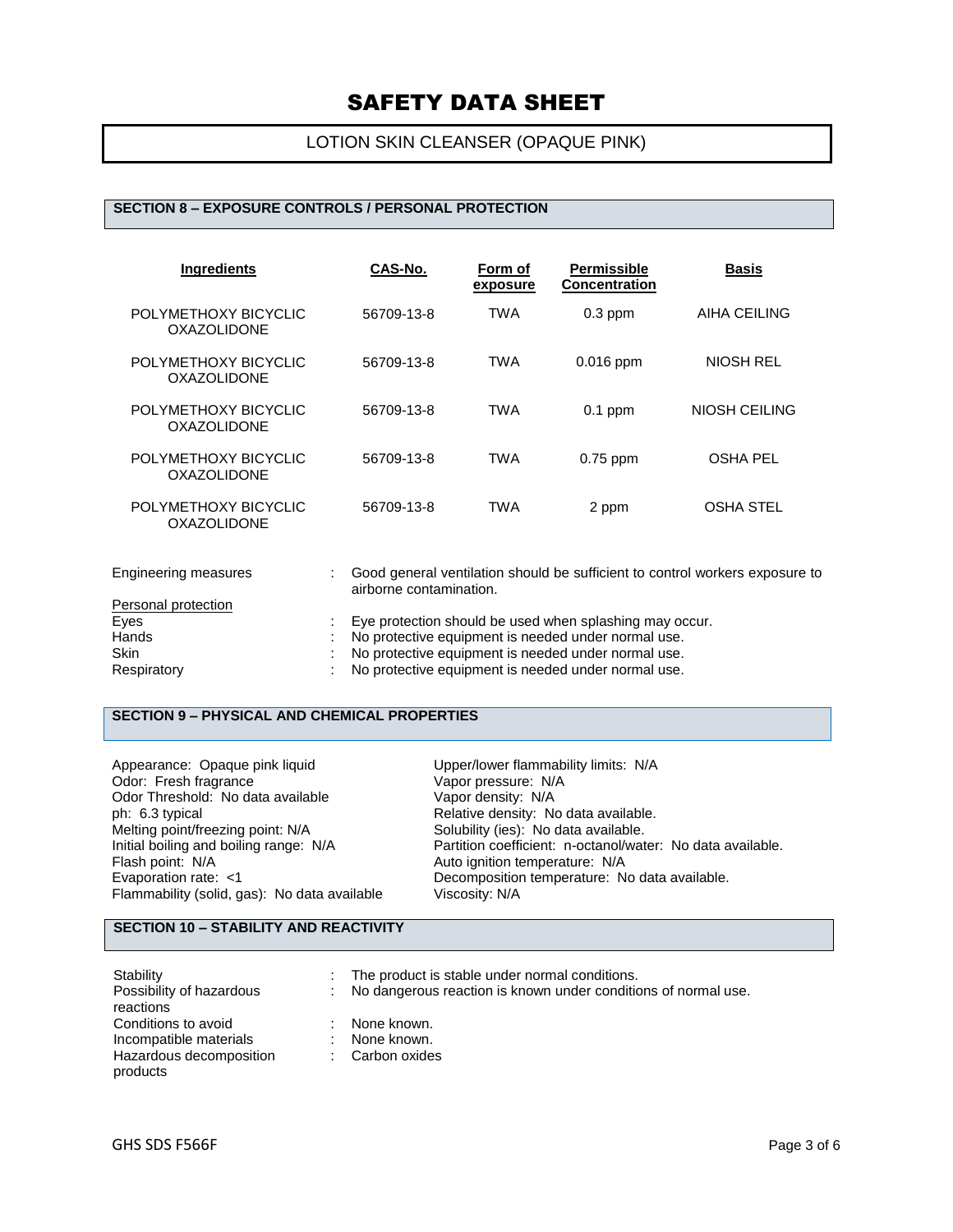## LOTION SKIN CLEANSER (OPAQUE PINK)

#### **SECTION 11 – TOXICOLOGICAL INFORMATION**

| Information on likely routines of :<br>exposure | Inhalation, eye contact, skin contact.                                                                                                                          |
|-------------------------------------------------|-----------------------------------------------------------------------------------------------------------------------------------------------------------------|
| <b>Potential Health Effects</b>                 |                                                                                                                                                                 |
| Eyes                                            | Cause of irritation.                                                                                                                                            |
| <b>Skin</b>                                     | Health injuries are not known or expected under normal use.                                                                                                     |
| Ingestion                                       | Health injuries are not known or expected under normal use.                                                                                                     |
| Inhalation                                      | Health injuries are not known or expected under normal use.                                                                                                     |
| Chronic exposure                                | Health injuries are not known or expected under normal use.                                                                                                     |
| <b>Experience with Human Exposure</b>           |                                                                                                                                                                 |
| Eye contact                                     | Redness, irritation.                                                                                                                                            |
| Skin contact                                    | No symptoms known or expected.                                                                                                                                  |
| Ingestion                                       | No symptoms known or expected.                                                                                                                                  |
| Inhalation                                      | No symptoms known or expected.                                                                                                                                  |
| <b>Toxicity</b>                                 |                                                                                                                                                                 |
| Acute oral toxicity                             | Acute toxicity estimate: >5,000 mg/kg                                                                                                                           |
| Acute inhalation toxicity                       | No data available                                                                                                                                               |
| Acute dermal toxicity                           | Acute toxicity estimate: >5,000 mg/kg                                                                                                                           |
| Skin corrosion/irritation                       | No data available                                                                                                                                               |
| Serious eye damage/eye<br>irritation            | Mild eye irritation.                                                                                                                                            |
| Respiratory or skin<br>sensitization            | No data available.                                                                                                                                              |
| Carcinogenicity                                 |                                                                                                                                                                 |
| <b>IARC</b>                                     | No component of this product present at levels greater than or equal to 0.1%<br>is identified as a probable, possible or confirmed human carcinogen by<br>IARC. |
| <b>OSHA</b>                                     | No ingredient of this product presents at levels greater than or equal to 0.1%<br>is identified as a carcinogen or potential carcinogen by OSHA.                |
| <b>NTP</b>                                      | No ingredient of this product present at levels greater than or equal to 0.1%<br>is identified as a known or anticipated carcinogen by NTP.                     |

| <b>SECTION 12 - ECOLOGICAL INFORMATION</b> |    |                                                                                                                                                                                                                                                           |  |  |  |
|--------------------------------------------|----|-----------------------------------------------------------------------------------------------------------------------------------------------------------------------------------------------------------------------------------------------------------|--|--|--|
| <b>Ecological Tests</b>                    |    | Data is not available.                                                                                                                                                                                                                                    |  |  |  |
| Environmental Impact                       | ÷. | The product ingredients are expected to be safe for the environment at the<br>concentrations predicted under normal use and accidental spill scenarios.<br>Packaging components are compatible with the conventional solid waste<br>management practices. |  |  |  |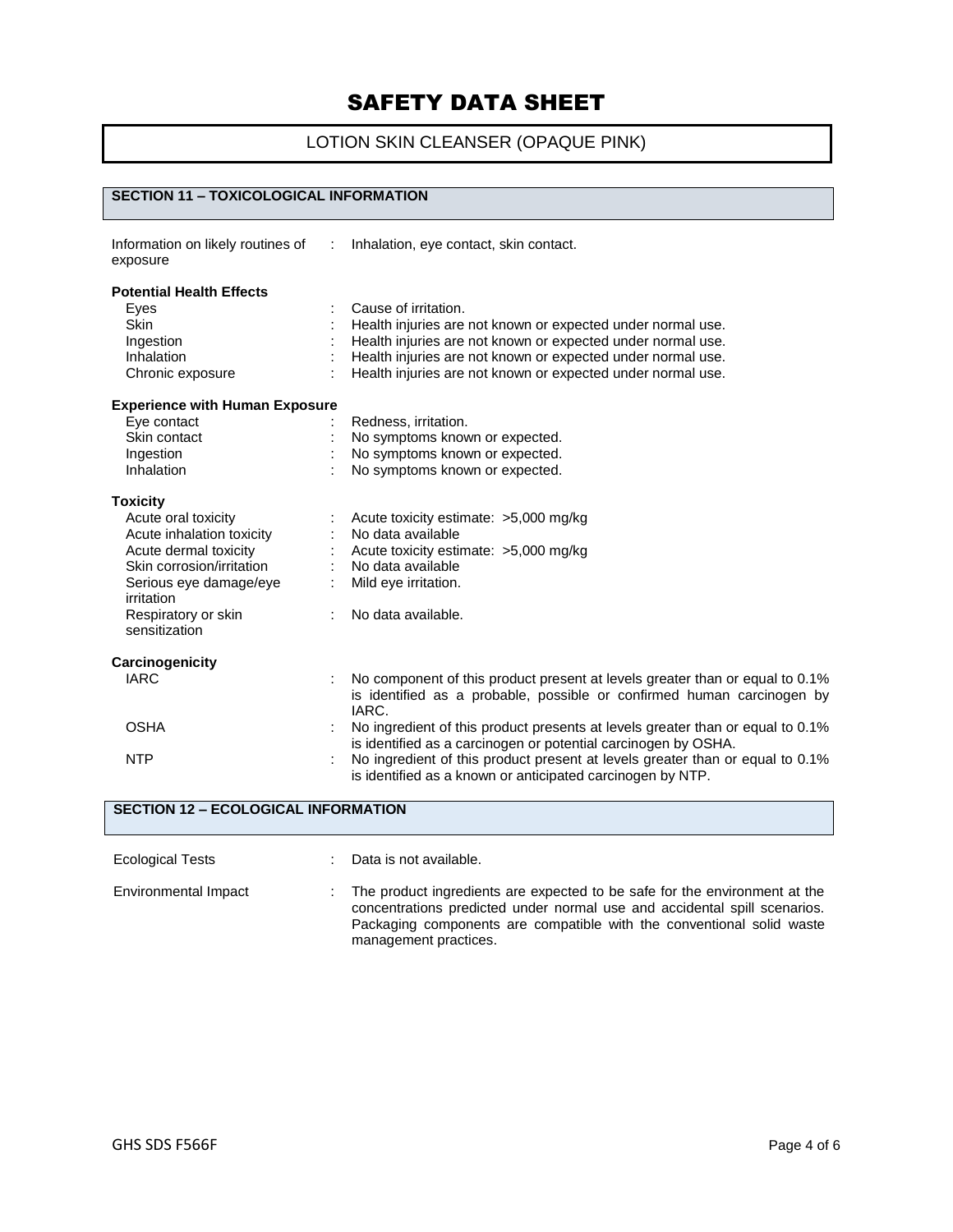#### LOTION SKIN CLEANSER (OPAQUE PINK)

| <b>SECTION 13 - DISPOSAL CONSIDERATIONS</b> |                                                                                                                                                                                                                                                                                                      |  |  |  |  |  |  |
|---------------------------------------------|------------------------------------------------------------------------------------------------------------------------------------------------------------------------------------------------------------------------------------------------------------------------------------------------------|--|--|--|--|--|--|
| Disposal methods                            | The product should not be allowed to enter drains, water courses or the soil.<br>When possible recycling is preferred to disposal or incineration. If recycling<br>is not practicable, dispose of in compliance with local regulations. Dispose<br>of wastes in an approved waste disposal facility. |  |  |  |  |  |  |
| Disposal considerations                     | Dispose of as unused product. Empty containers should be taken to an<br>approved waste handling site for recycling or disposal. Do not reuse empty<br>containers.                                                                                                                                    |  |  |  |  |  |  |

#### **SECTION 14 – TRANSPORT INFORMATION**

Certain shipping modes or package sizes may have exceptions from the transport regulations. The classification provided may not reflect those exceptions and may not apply to all shipping modes or package sizes. The shipper / consignor / sender are responsible to ensure that the packaging, labeling, and markings are in compliance with the selected mode of transport.

| <b>Shipment</b> | <b>Identification Number</b> | <b>Proper Shipping Name</b> | <b>Hazardous</b><br><b>Classification</b> | <b>Packaging Group</b> |
|-----------------|------------------------------|-----------------------------|-------------------------------------------|------------------------|
| US DOT          | Not dangerous goods          | N/A                         | N/A                                       | None                   |
| IATA (Air)      | Not dangerous goods          | N/A                         | N/A                                       | None                   |
| IMDG (Vessel)   | Not dangerous goods          | N/A                         | N/A                                       | None                   |

#### **SECTION 15 – REGULATORY INFORMATION**

#### **U.S. Federal regulations**

| <b>TSCA 8(b) Inventory</b>       | $\bullet$ | All components are listed or exempted. |
|----------------------------------|-----------|----------------------------------------|
| SARA 302/304/311/312             | $\bullet$ | No listed substance.                   |
| <b>Extremely Hazardous</b>       |           |                                        |
| <b>Substances</b>                |           |                                        |
| SARA 302/304 Emergency           |           | No listed substance.                   |
| <b>Planning and Notification</b> |           |                                        |